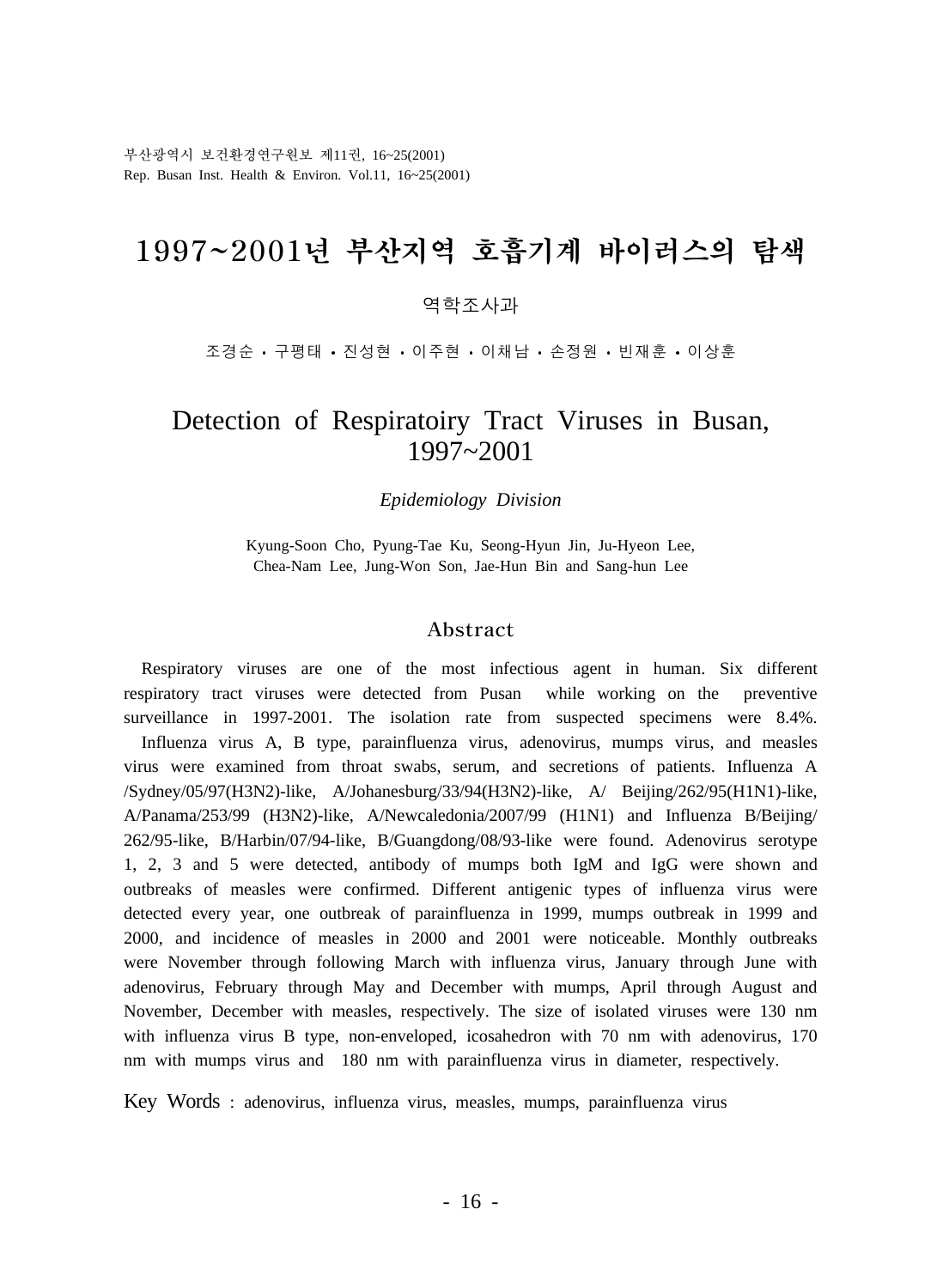## 서 론

호흡기 바이러스<sup>2,13)</sup>는 인간에게 가장 전염성이 강한 병원체의 하나이다. 호흡 기 바이러스는 세계적인 분포를 가지며 그 종류나 항워성의 차이. 감염시의 양 상도 매우 다양하며 확실한 성상을 파악 하기에 어려움이 있다. 동시에 전파력이 매우 강하여 세계적인 감시체제를 가지 고 있으며 최근에는 사람 외에 조류 독 감을 비롯하여 동물에 대한 감염도 우려 되고 있다<sup>11,15)</sup>.

호흡기 질환<sup>2,14)</sup>을 일으키는 바이러스 는 일차적으로 기도에 감염을 유발하는 특성 외에 원칙적으로 다른 인체기관을 감염시키지만 호흡기 질환을 일으키는 경우도 있으며 대부분이 직접적인 접촉 으로 전염되고 초기 임상증상이 비슷하 여 증상만으로 병원체를 밝히기에는 어 려움이 있다. 유행지역의 범위도 다양하 여 국소적 지역 유행이 일어나나 혹은 일시에 전세계적인 유행도 일으킬 수 있 다. 이환 대상도 모든 연령층이 감수성 이 있으나 성인에 비해 어린이의 비율이 높으며 증상도 일반 감기와 같은 가벼운 경우도 있으나 폐렴이나 기관지염과 같 은 중증 감염도 가능하며<sup>1)</sup> 세균이나 마 이코플라즈마와 같은 병원체의 혼합감염 도 있다<sup>15)</sup>. 감염증세도 바이러스의 특성 외에 숙주의 연령이나, 개인적인 건강, 면역상태도 큰 요인이 되므로 바이러스

성 질화의 심도는 국가 사회적인 문제로 도 연결이 된다.

따라서 바이러스성 감염의 경우 확실 한 치료법이나 다양한 혈청형에 의한 진 단의 혼란, 백신의 미개발이라는 문제 때문에 여러 가지 유행예측이 요구되는 시점이 되었다<sup>6,7)</sup>. 최근의 예측하기 힘든 환경파괴, 기후변화 등으로 새로운 전염 병이 확인되고 있으며 신종 전염병은 국 가간 인적, 물적 교류의 증가로 범세계 적 확산의 가능성이 크므로 바이러스 확 인을 위한 다양한 방법이 수행중이다.

본 내용에서는 1997~2001년 사이에 부산지역 호흡기 감염 바이러스의 유행 예측사업의 과정에서 분리하여 확인 동 정된 바이러스를 중심으로 미래의 백신 개발 및 다양한 혈청형의 분포에 대한 국내의 역학조사 자료로 제공하기 위하 여 보고하고자 한다.

## 재료 및 방법

### 검체의 채취

호흡기 바이러스의 분리를 위하여 부 사시내의 개인병원, 종합병원 등 10개 병원을 지정하여 가검물을 채취하여 사 용하였고, 본 바이러스의 확인을 위한 검 체의 수는 1997년에는 1,307건, 1998년 에는 1,222건, 1999년에는 1,686건, 2000년에는 1778건, 2001년에는 1367 건이었다. 멸균된 면봉으로 채취한 인후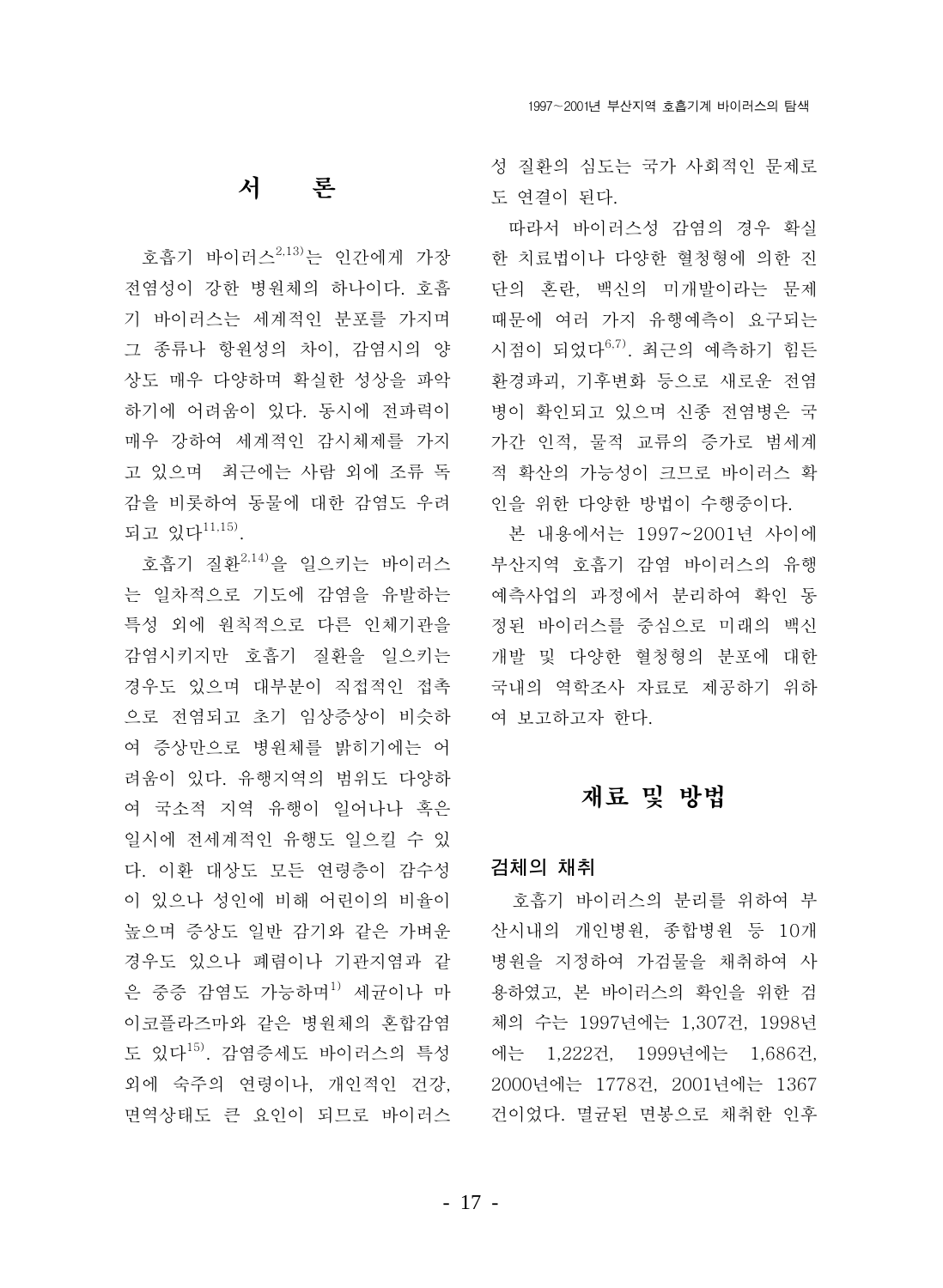가검물, 콧물, 타액 부비물 등을 바이러 스 수송용배지 (viral transport medium, Difco)에 넣고 냉장을 유지하면서 실험실로 운반하여 바이러스 분리에 사 용하였다.

#### 시료의 처리

바이러스 분리를 위한 검체는 인후가검 물에 penicillin 5 unis/ml/ streptomycin 5  $\mu$ g/ml 및 nystatin 1000 units/ml을 첨가 한 후 4℃에서 15분 간격으로 흔 들어 주면서 1시간 방치한 후 원심분리 (500×g, 20분, 4℃) 한 후 상등액을 접종 가검물로 사용하였다.

### 세포배양 및 바이러스 분리 시험

바이러스 분리를 위하여 사용한 세포 주로는 MDCK (Mardin-Darby canine kidney)세포, BGM (Buffalo green monkey)세포, Vero (Africa green monkey)세포, HEp-2 (Human epidermoid carcinoma) 세포를 사용하였다. 인플루 엔자 바이러스의 확인에는 MDCK 세포 주를 사용하였으며 그 외 호흡기 바이러 스의 분리에는 BGM 및 Vero, HEp-2 세포를 사용하였고 홍역 바이러스 분리 에는 B95a 세포를 사용하였다. 각각의 세포는 5% 우태아 혈청이 첨가된 MEM (modified eagles medium) 배지를 사 용하면서 준비된 24 well plate에 단층 배양시킨 세포주에 3 well 당 MDCK 접종용 배양액과 2% 우태아 혈청이 첨 가된 MEM 접종용배양액을 0.5 ml넣고 전 처리된 가검물은 0.3 ml씩 다중접종 하고 5%~7% CO2, 34℃ 항온기내에서 1~10일간 배양하면서 매일 세포병변 (cytopathic effect. CPE)을 관찰하였 다. 세포병변을 나타내는 검체는 2~3회 같은 조건으로 배양하여 역가를 증가시 킨 후 동정을 위한 배양액 및 감염세포 를 준비하였다. 한편 인플루엔자 바이러 스의 확인을 위하여 11일간 발육시킨 계(鷄)태아의 장뇨막과 양막에 가검물을 각각 0.2 ml 씩 접종한 후 34℃에서 3 일간 배양한 후 이를 4℃에 하루동안 둔 다음 양막액과 요막액을 채취하여 사용 하였다.

### 혈구응집시험

#### (Hemagglutination test, HA)

인플루엔자 바이러스의 확인을 위하여 guinea pig혈액을 채취하여 혈구응집시 험 (hemagglutination test, HA)을 행 하였다. 혈구를 인산완충액 (pH 7.2)으 로 3번 세척하고 적혈구의 농도를 1%로 만들었다. 96 well plate의 V형 plate에 바이러스 배양액을 1번 well에 100 *ml*. 2번부터 12번 well 까지 HA용 인산완 충액 50 *m*l을 넣은 후 1번 well에서 50 μl을 취하여 2배 단계 희석한 후 12번 well을 음성 대조군으로 두고 적혈구 부 유액을 모든 well 에 50 ul씩 넣는다. 이상과 같이 준비된 plate를 잘 진탕시 켜 실온에서 1시간정도 정치시킨 후 응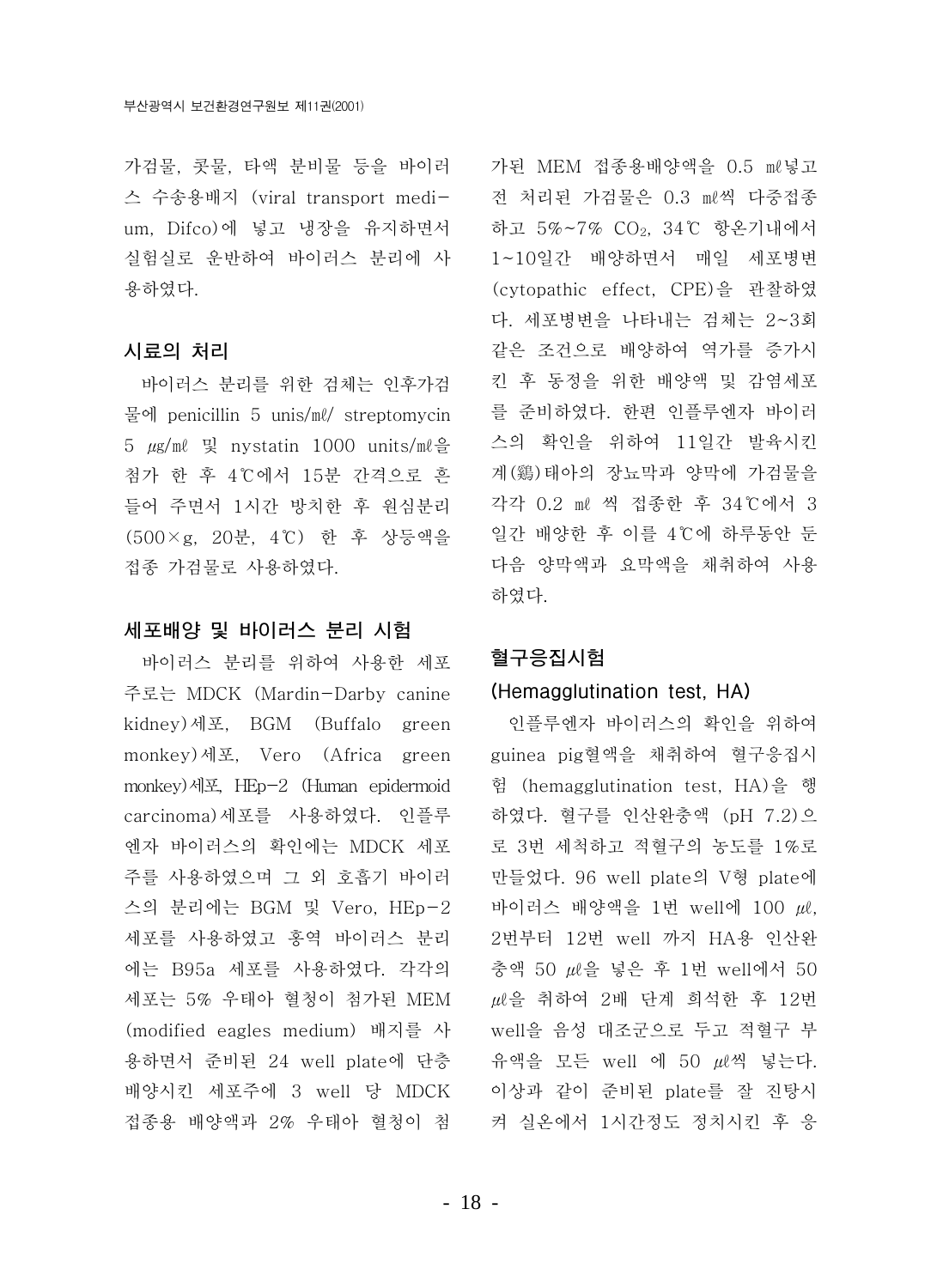집이 관찰되는 최종 well 의 희석배수로 혈구응집의 HA 역가를 판독한다. 1:8 이상의 역가를 나타내는 검체는 2~3회 난(卵) 계대 배양하여 역가가 높은 바이 러스 항원을 준비하였다.

### 유행성이하선염 및 홍역 항체 확인

혈청이나 혈장을 이용한 항체가의 확 인에는 홍역은 효소면역 진단용인 Enzygnost (OWLI 15 DADE Be-Hring. Germany)를 사용하였으며 유행 성 이하선염 항체를 확인하기 위하여서 는 항체 진단용 Mumps IgM(II)- EIA "SEIKEN" (321787, Denka Seiken Co., LTD. Tokvo. Japan)을 사용하였다.

#### 간접면역형광항체 시험

가검물을 24 well에 접종하여 배양하 면서 세포병변효과가 50% 정도 일어난 well 한 개의 세포 및 배양액을 pippet 으로 수집하여 eppendorf tube에 담는 다. 원심분리 (500×g, 30분, 4℃)한 후 상등액을 제거하고 인산 완충액 (PBS, 포를 씻은 후 4℃에서 10분간 원심분리 하는데 이 과정은 3회 반복하여 세포를 잘 씻은 후 상등액을 제거한다. 인산 완 충액을 200 μl을 넣고 잘 pippetting 하여 세포 혼탁액을 면역 형광항체용 slide well 당 20 *w*.씩 올려놓고 37℃ 항온기에서 건조 시킨다. 냉동고에 보관 되었던 아세톤에 5분간 slide를 정치하 for Disease Control and Prevention)

고 실온에서 건조시켜 세포를 slide well 에 고정한다. 100배 희석한 단일클 론 항체를 20 μl씩 올려놓고 습도가 유 지되는 밀봉된 용기 속에 넣어 37℃에 서 20 분간 둔다. 인산 완충액으로 15 분간 흔들면서 세척하는데 이 과정은 2 회 더 실시한다. 다시 실온에서 건조시 키고 25배 희석한 형광항체를 20 µl 씩 well 에 올려놓는다. 습도가 유지되는 밀봉된 용기속에 넣고 37℃에서 20 분 간 두었다가 인산 완충액으로 15분간 흔들면서 세척하는 이 과정은 2번 반복 한다. 그후 2차 증류수로 5분간 흔들어 세척하고 실온에서 건조시킨 후 형광현 미경하에서 관찰하였다.

### 형태학적 관찰

분리된 바이러스를 2~3회 계대 배양 하여 역가를 높인 후 4% uranyl acetate에 약 1분 동안 음성염색을 행한 후 전자현미경 (TEM, JEM EX2. JEOL, Japan)으로 관찰하여 그 특성을 관찰하였다.

### 확인동정시험

호흡기 바이러스 양성검체는 국립보건 워 호흡기바이러스과에 의뢰하여 RT- PCR 및 혈구응집억제시험 (hema gglutination inhibition test, HI test)으로 아형과 항 원 특이성을 검사하고 유전자 분석시험 을 한 후 일부는 미국 CDC (Centers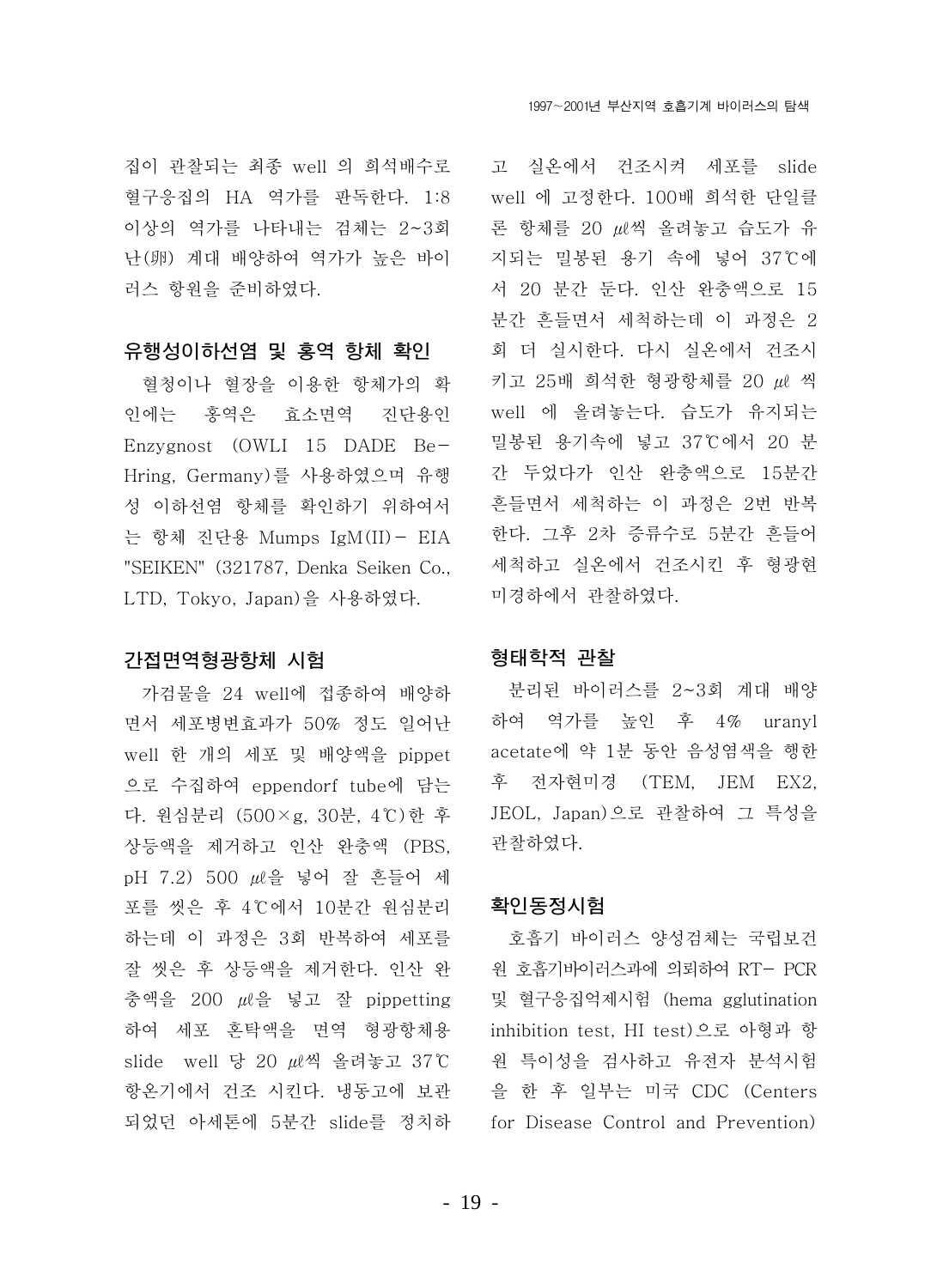에 있는 세계보건기구 인플루엔자 센터 1997년부터 2001년 사이 부산지역 에 검체를 송부하여 재확인 과정을 거쳤 전염병 유행예측사업의 과정에서 확인된 다.

호흡기 바이러스는 6종류이었다. 호흡기 바이러스를 조사하기 위해 1997년과 2001년 사이에 의뢰된 검체에서 바이러 스를 분리한 결과는 Table 1 에 나타내

Table 1. Detection of respiratory tract viruses in Busan: 1997~2001

|      | Virus            |                  | No. of         | Month              | Cytopathic effect   |        |                                  |                  |
|------|------------------|------------------|----------------|--------------------|---------------------|--------|----------------------------------|------------------|
| Year |                  | Serotype Outbrea | k              |                    | HEp-2 Vero BGM MDCK |        |                                  |                  |
|      | 1997 Influenza A | H3N2             | 10             | 11, 12             |                     |        |                                  | $+$              |
|      | Influenza B      |                  | $\overline{2}$ | 3                  |                     |        |                                  | $+$              |
| 1998 | Influenza A      | H3N2             | 59             | $2, 10 - 12$       |                     |        |                                  | $+$              |
|      |                  | H1N1             | 3              | 3                  |                     |        |                                  | $\boldsymbol{+}$ |
|      | Adeno            |                  | 3              | 11, 12             | $^{+}$              | $^{+}$ | $^{+}$                           |                  |
|      | Mumps            | IgM              | 11             | $4\sim7,10$        | $^{+}$              |        |                                  |                  |
| 1999 | Influenza A      | H3N2             | 95             | $1 - 6$ , $9 - 12$ |                     |        |                                  |                  |
|      |                  | H1N1             | 108            | 1~5                |                     |        |                                  | $\! + \!$        |
|      | Influenza B      |                  | 10             | 4, 5               |                     |        |                                  | $\boldsymbol{+}$ |
|      | Adeno            | $\overline{2}$   | $\mathbf{1}$   | $\mathbf{1}$       | $^{+}$              | $+$    | $\begin{array}{c} + \end{array}$ |                  |
|      |                  | 3                | 12             | 1, 2, 11,          | $^{+}$              | $+$    | $^{+}$                           |                  |
|      |                  |                  |                | 12                 |                     |        |                                  |                  |
|      | Parainfluenza    |                  | $\mathbf{1}$   | 12                 |                     | $^{+}$ |                                  |                  |
|      | Mumps            | Ig M             | 27             | 2, 4, 5, 7,        | $^{+}$              |        |                                  |                  |
|      |                  |                  |                | $10 - 12$          |                     |        |                                  |                  |
|      | 2000 Influenza A | H3N2             | 21             | 1, 3               |                     |        |                                  | $\boldsymbol{+}$ |
|      |                  | H1N1             | $\overline{2}$ | 3                  |                     |        |                                  | $\boldsymbol{+}$ |
|      | Influenza B      |                  | 16             | $1 - 4$            |                     |        |                                  |                  |
|      | Adeno            | $\mathbf{1}$     | $\mathbf{1}$   | 6                  | $^{+}$              | $+$    | $^{+}$                           |                  |
|      |                  | $\overline{2}$   | $\overline{2}$ | 1, 3               | $^{+}$              | $^{+}$ | $^{+}$                           |                  |
|      |                  | 5                | $\mathbf{1}$   | $\overline{2}$     | $+$                 | $+$    | $^{+}$                           |                  |
|      | Mumps            | Ig M             | 16             | 2, 4, 5, 12        | $^{+}$              |        |                                  |                  |
|      | Measles          |                  | 156            | $4 - 8, 11, 12$    |                     |        |                                  |                  |
| 2001 | Influenza A      | H3N2             | 53             | $2 - 4$            |                     |        |                                  | $+$              |
|      |                  | H1N1             | 3              | 2, 3               |                     |        |                                  |                  |
|      | Measles          | Ig M             | 191            | $1 - 7$            |                     |        |                                  |                  |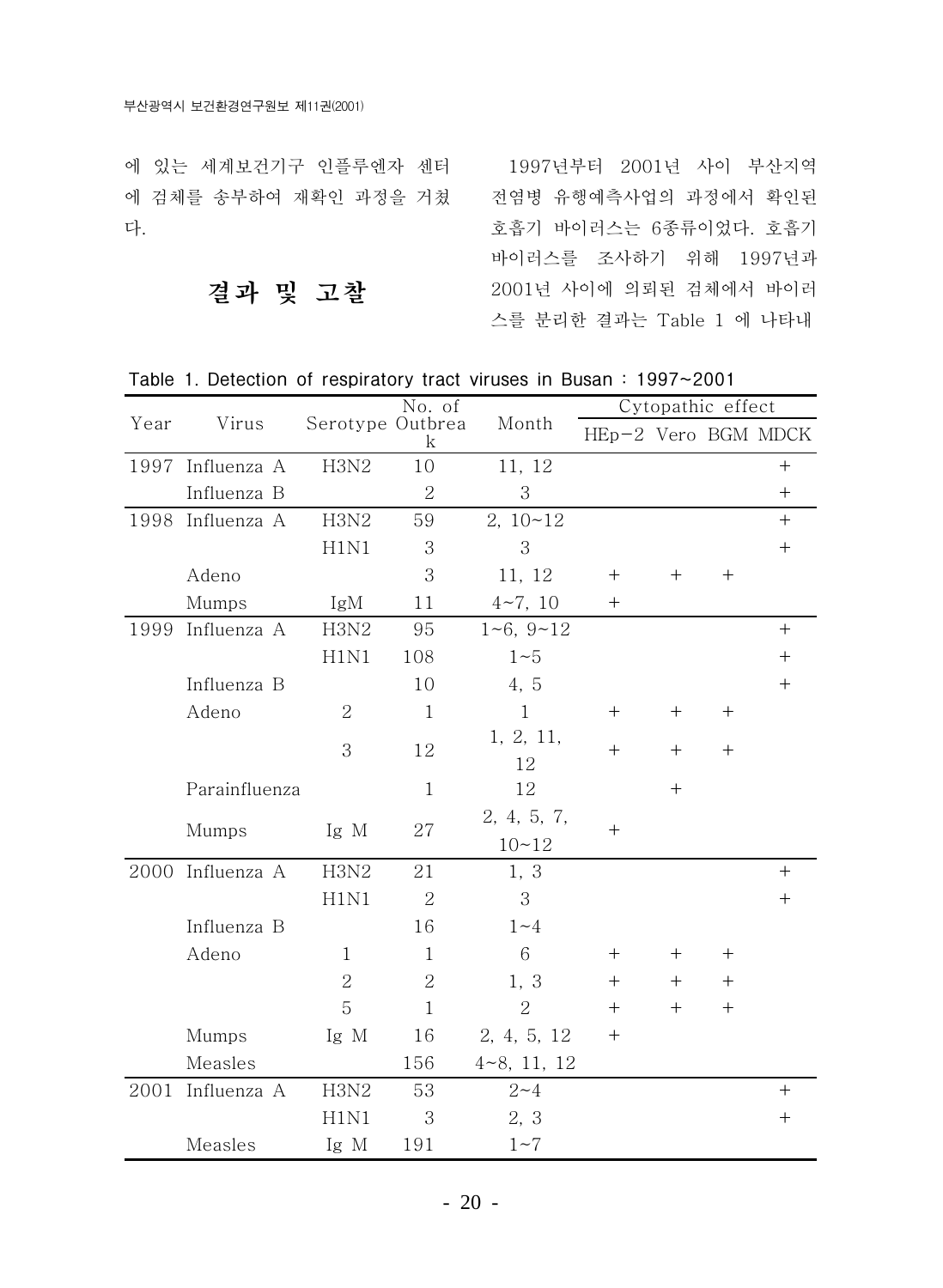었다. 의뢰된 총 검체에서의 바이러스의 분리율은 평균 8.4% 이였으며, 97년도 에는 인플루엔자 바이러스만 검색하여 분리율이 0.92%, 98년도에는 5.3%, 99 년도에는 13.5%, 2000년도에는 13.8%, 2001년도에는 5.7%의 분리율을 나타내 었다.

확인된 바이러스의 종류 및 바이러스 보유 항체검사로 확인된 것은 인플루엔 자 바이러스 A, B형, 파라인플루엔자 바 이러스, 아데노바이러스, 유행성이하선염 바이러스, 홍역바이러스 등이었다.

한편 세포배양에서 분리한 바이러스의 전자현미경적 관찰양상은 Fig. 1에 나타



### Fig, 1. Electron micrograph of isolated viruses.

A: Parainfluenzavirus, B: Mumps virus, C: Influenza virus, D: Adenovirus, Bar represents 50 nm.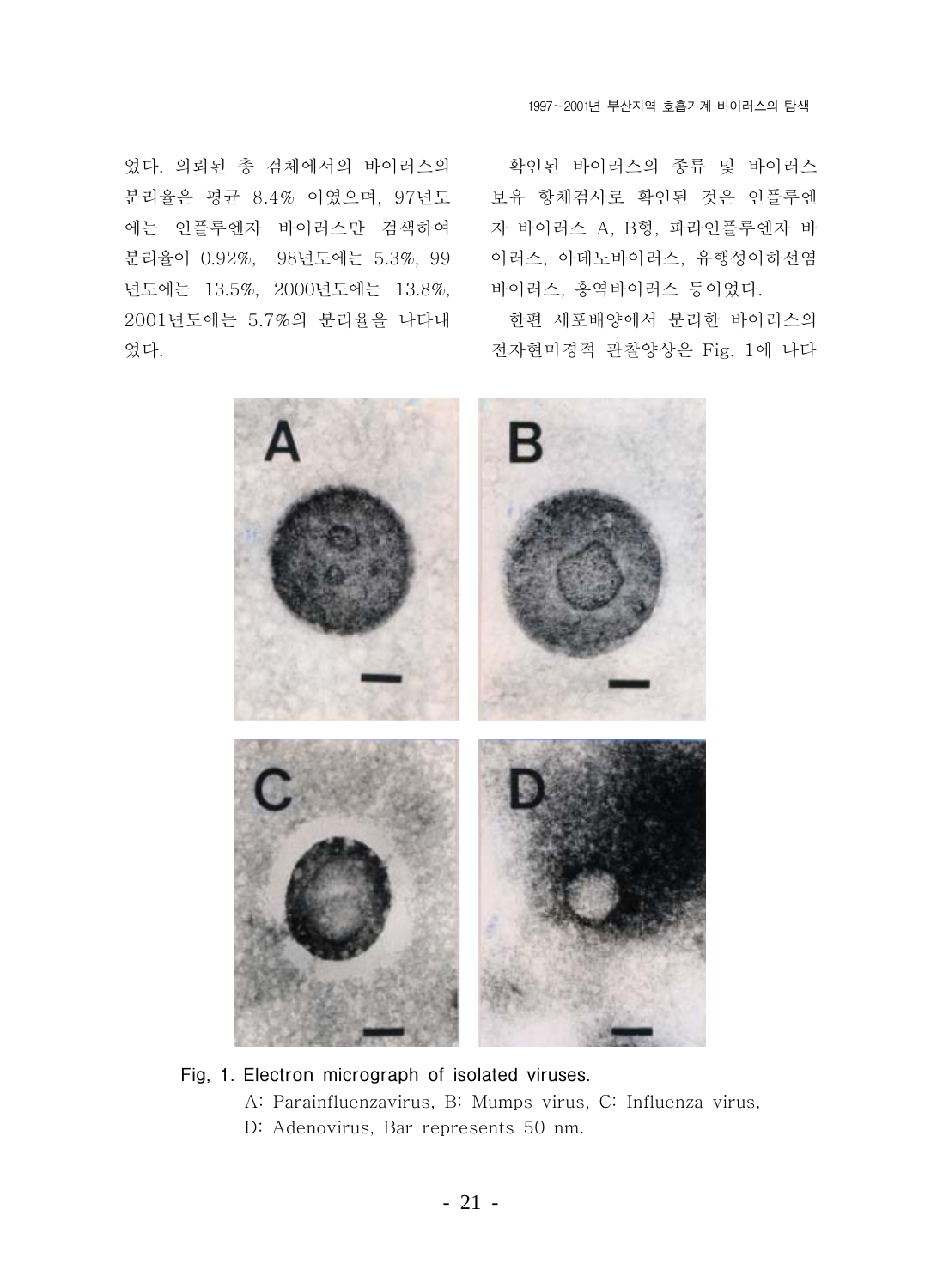내었다. 파라인플루에자와 유행성 이하선 염 바이러스는 크기가 각각 180 nm, 170 nm의 구형으로 나타났고 인플루엔자는 항원별로 약간의 차이<sup>5,6)</sup>가 있으며 본 과정에서는 130 nm의 크기로 나타났다. 홍역 바이러스의 B95a 세포주의 접종에 서는 한 사례도 분리하지 못하였다.

분리된 인플루엔자 바이러스의 주요 항원별 특징으로는 A/Sydney/05/97  $(H3N2)$  – like, A/Johanesburg/33/94  $(H3N2)$  -like, B/Beijing/08/93-like, B/ Guangdong/08/93-like는 1997년과 1998 년에, 그리고 1998년과 2000년 사이에는  $A/Sydney/05/97$   $(H3N2)$   $-$  like, A Beijing/262/95-like  $(H1N1)$ - like 및 B/Harbin/07/94-like주가 분리되었고 A/Beijing/262/95-H1N1-like는 1999 년에 분리되었으며 2001년에는 A/  $Panama/253/99(H3N2) - like.$  $A/Newcaledonia/2007/99(H1N1) - lik$ e가 분리되고 B형은 분리되지 않았다.

아데노바이러스는 1, 2, 3, 5의 4 혈 청형이 밝혀졌으며, 항체 IgG와 IgM 검 사와 세포배양을 통한 유행성이하선염 바이러스가 1999년과 2000년에 나타났 고 파라인플루엔자는 1999년에 1건 분 리되었다.

가장 흔한 호흡기 바이러스로서 인플 루엔자는 세계 전염병 감시체제의 감시 질병으로 해마다 보고되고 있으며 2000 년 8월 우리 나라에서도 법정 전염병 3 군으로 지정되었다. 인플루엔자와 같이 항원변이가 심한 바이러스의 경우 해마 다 유행을 일으키고 있어 이로 인한 사 회적 문제 및 경제적 손실도 크므로 유 행에 대한 신속한 정보수집이나 병원체 변화의 예측, 지금 시행중인 예방접종의 효율성에 대한 정확한 평가 등을 통한 예방 차원의 방역대책이 요구되는 실정 이다. 항원 대변이에 의한 인플루엔자바 이러스 A의 유행주기는 10~15년이며 B형은 3년을 유행주기로 보고 있으므로 이에 대한 자료축적은 예방 차원에서도 필요할 것으로 보여지며 1997년도부터 2001년 사이에 부산지역에서 탐색된 인 플루엔자 바이러스의 형도 각기 다른 항 원 양상을 나타내어 세계보건기구에 보 고되었다. 파라인플루엔자 바이러스<sup>1)</sup> 감 염은 1999년 한 사례만이 보고되었으나 인플루엔자바이러스와 상당히 유사하며 잠복기는 2~5일이며 발열과 기침이 주 요 증상이나 유아나 어린이에 질병을 유 발하는 중요한 바이러스이며 소아의 초 기감염에는 하기도까지 감염하여 기관지 염이나 폐렴을 일으킬 수도 있다. 인플 루엔자 바이러스의 특성은 감염시에 직 접접촉이나 비말 감염이 주이므로 계절 의 변환시에 전파에 유의할 필요가 있 다.

아데노바이러스는 선형 이중가닥 DNA 분자이고 지금까지 52혈청형이 사람에 게서 발견되고 호흡기. 결막 외에 위장 관<sup>8,14)</sup>에서도 잘 증식한다. 사람 아데노 바이러스는 특징적인 세포확장이나 불규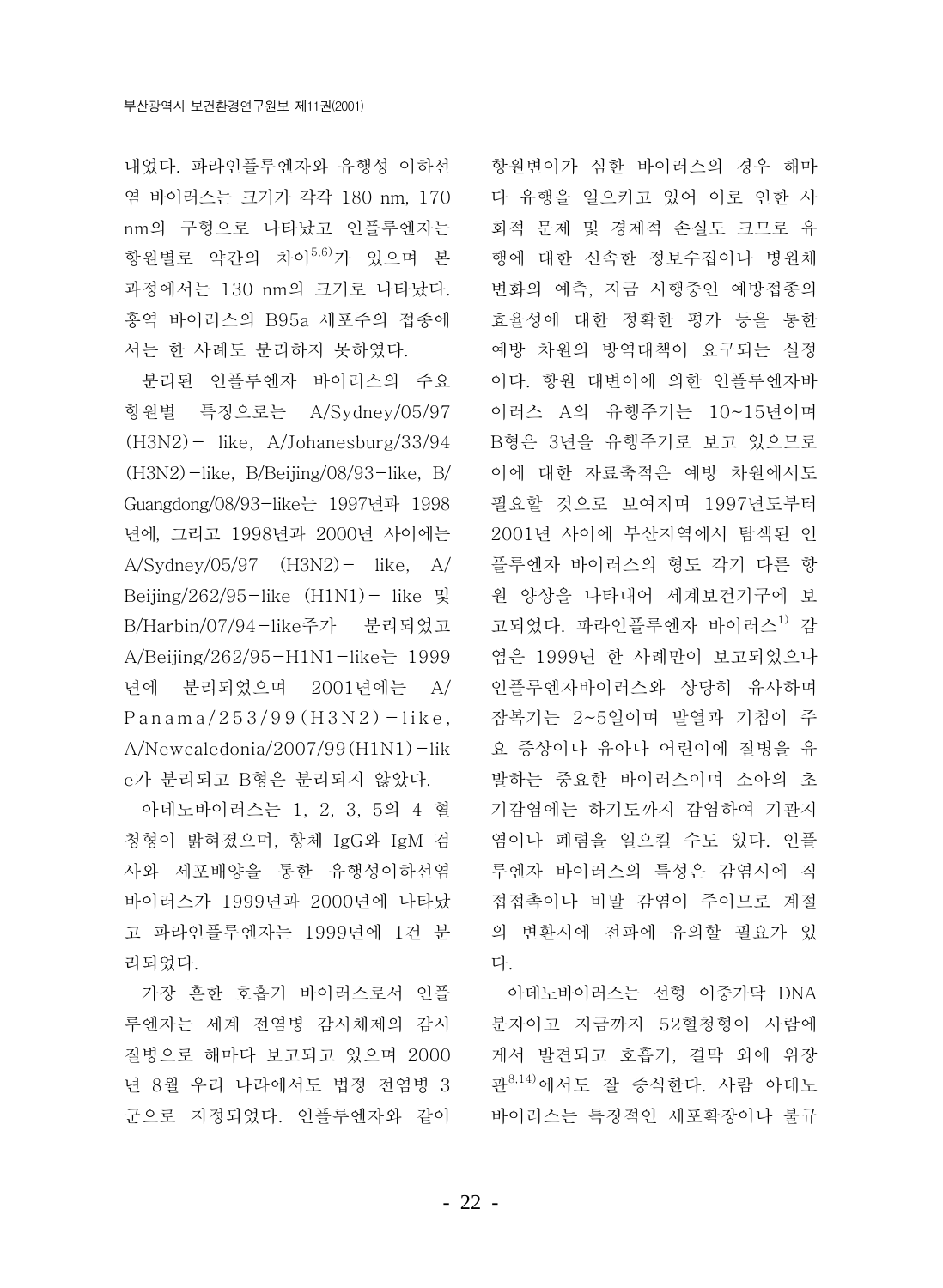1997~2001년 부산지역 호흡기계 바이러스의 탐색

칙한 세포덩어리의 세포병변으로 동정이 가능하며 부산지역에서는 혈청형 1, 2, 3, 5가 호흡기 분비물에서 확인되었으며 대변가검물에서 40, 41형도 확인되었다<sup>7.10)</sup>. 유행성 이하선염은 일명 볼거리<sup>3,4)</sup>. 항아리 손님이라고도 하며 Paramyxoviridae과 에 속하는 90~300 nm의 RNA 바이러스이 다. 소아의 급성 전염병으로 타액선에 종창 을 일으키는 것이 특징으로 타액의 비말 감염에 의해 감염되며 5~15세의 소아에 가장 많이 발생한다. 발열, 두통, 근육통 등을 수반하며 특이요법은 없고 MMR (홍역, 볼거리, 풍진) 백신의 접종으로 예방이 가능하며 치명률은 매우 낮으나 전세계적인 분포도를 가지고 있다. 부산지 역에서 1999년과 2000년에 유행성 이하 선염 바이러스가 확인되었고 발생시기는 주로 겨울, 봄철에 유행하는 것으로 알 려져 있는데 본 역학조사 과정에서도 2 월, 4월, 5월, 12월에 집중되는 양상을 나타내었다.

홍역<sup>7,9)</sup>은 전 세계적으로 2~3년마다 주기적으로 4~6월에 유행하는데 특별한 치료방법은 없으므로 약독화 생규 백신 이 사용된다. 홍역이 2000년도부터 2001 년 7월까지 전국적으로 발생하였고 부산 지역 전체 바이러스성 질환 분리의 60% 정도를 차지할 정도로 발생율이 높았는 데 갑작스런 홍역발생의 원인으로는 1차 접종 후 추가접종을 받지 않았거나 항체 의 역가가 떨어졌기 때문인 것으로 알려 져 추가접종의 중요성이 대두되었다. 홍

역은 홍역 바이러스 감염에 의한 소아의 급성 발진성 질환이며 발열, 기침, 결막 염, 전형적인 피부발진을 수반하며 전염 력이 매우 강해 예방접종을 받지 않은 사람은 거의 100% 감염된다. 따라서 적 절한 시기에 예방접종이 필수적이다.

이상의 결과는 부산지역에서 조사한 결과이나 전국적으로는 더욱 다양한 양 상의 바이러스 발생이 예측되므로 전국 적인 역학조사가 뒤따라야 할 것으로 기 대되며 다양한 혈청형의 탐색은 백신개 발 및 진단의 기초자료가 될 것으로 보 인다. 특히 면역력이 약한 소아나 노인 을 위하여 확실한 예방 예측을 위한 지 역적 특성을 감안한 자료를 기대하는 바 이다.

#### 약  $\mathbf{Q}$

호흡기 바이러스는 인간에게 가장 강 한 감염력을 지닌 병원체의 하나이다. 1997년~2001년 부산지역에서 시행된 전염병 유행예측사업 과정 중에 호흡기 계 바이러스를 분리하여 확인하였다. 지 정 의뢰된 검체에서 분리된 바이러스의 평균 분리율은 8.4%이었으며 확인된 바 이러스의 종류에는 인플루엔자 바이러스 A, B형, 파라인플루엔자 바이러스, 아데 노바이러스. 유행성이하선염 바이러스. 홍역 바이러스이었다. 분리된 인플루엔 자 바이러스의 주요 항워형은 인플루엔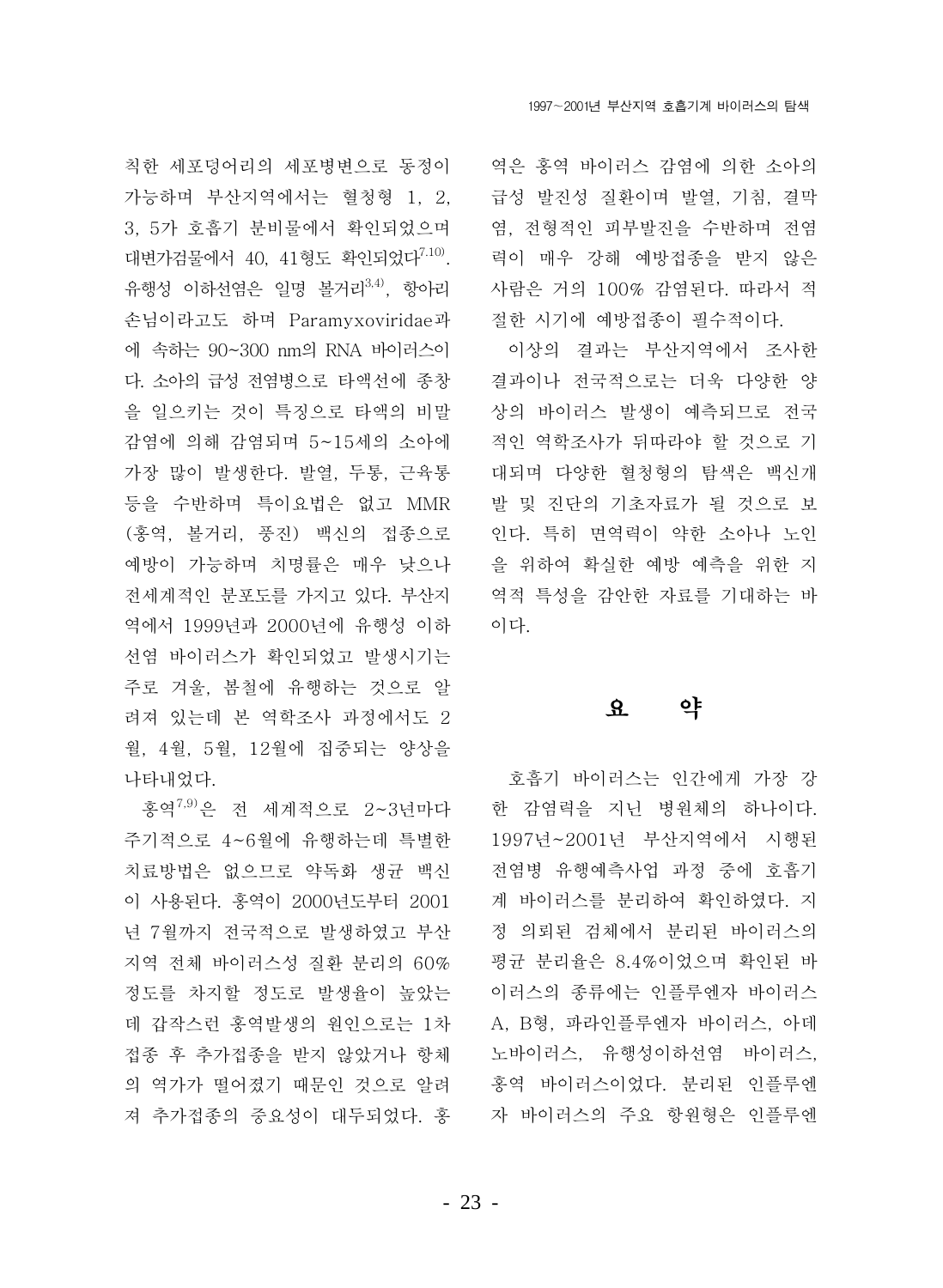자 A/Sydney/05/97 (H3N2)-like 및  $A/Johanesburg/33/94(H3N2) - like,$  $A/Beijing/262/95(H1N1) - like$ ,  $A/Panama/253/99(H3N2) - like.$  $A/N$ ewcaledonia/2007/99 $(H1N1)$ -lik e 그리고 인플루엔자 B/Beijing/262/ 95-like와 B/Harbin/ 07/94-like, B/ Guangdong/08/93-like형이었다. 주요 혈청형으로는 아데노 바이러스는 1, 2, 3, 5 혈청형이 관찰되었고, 유행성 이하 선염과 홍역 바이러스는 IgM 과 IgG 항 체가로 확인하고 유행성 이하선염 바이 러스도 분리하였다. 연도별 발생에서는 인플루엔자 바이러스는 항원형은 달랐으 나 매년 나타났으며 파라인플루엔자 바 이러스는 1999년에 확인되었다. 1999 년과 2000년에는 유행성 이하선염 바이 러스가, 2000년도부터 2001년 상반기 까지 홍역바이러스가 집중적으로 검출되 었다. 월별 분포도는 인플루엔자 바이러 스는 11월에서 다음해 3월 사이, 아데노 바이러스는 1월에서 6월 사이, 유행성 이하선염은 2월에서 5월 그리고 12월 에, 홍역은 4월에서 8월, 11월과 12월 에 각각 확인되었고, 파라인플루에자는 12월에 분리되었다. 분리된 바이러스는 외피가 없는 70 nm 의 아데노바이러스 를 제외하고 모두 구형을 나타내었으며, 크기는 인플루엔자바이러스 B형이 130 nm. 유행성 이하선염과 파라인플루엔자 바이러스는 외피가 있는 170~180 nm 이었다.

## 감사의 글

바이러스 확인 및 동정 시험에 도움을 주신 국립보건원 호흡기계바이러스과 과 장님, 연구관님, 선생님들께 감사드리며, 검체 채취에 적극적으로 협조하여 주신 부산시 10개 지정 병·의원의 원장님, 소 아과장님, 전공의 선생님, 16개 보건소 진료실 의사선생님들께 진심으로 감사드 립니다, 그리고 기니아피그를 사육하면 서 혈액을 채취하여 주신 축산물 위생검 사소 실험실 선생님들께 진심으로 감사 드립니다.

## 참고문헌

- 1. 신구철, 박찬, 이주연, 나병국, 박종 원, 강춘, 김지희, 김우주, 송철용 : 파라인플루엔자 바이러스의 진단 및 형 분석을 위한 multiple reverse transcription polymerase chain reaction의 개발. J. Bacteriology Virology 31(2), 199~206, 2001.
- 2. 이환종, 윤보영, 김미란, 윤종구 : 소 아급성하기도 감염의 원인 바이러스 및 이의 유행양상. 감염 27, 319~332, 1995.
- 3. 전혜원, 신영규, 이강우, 정지태, 독 고영창 : 소아의 연령증가에 따른